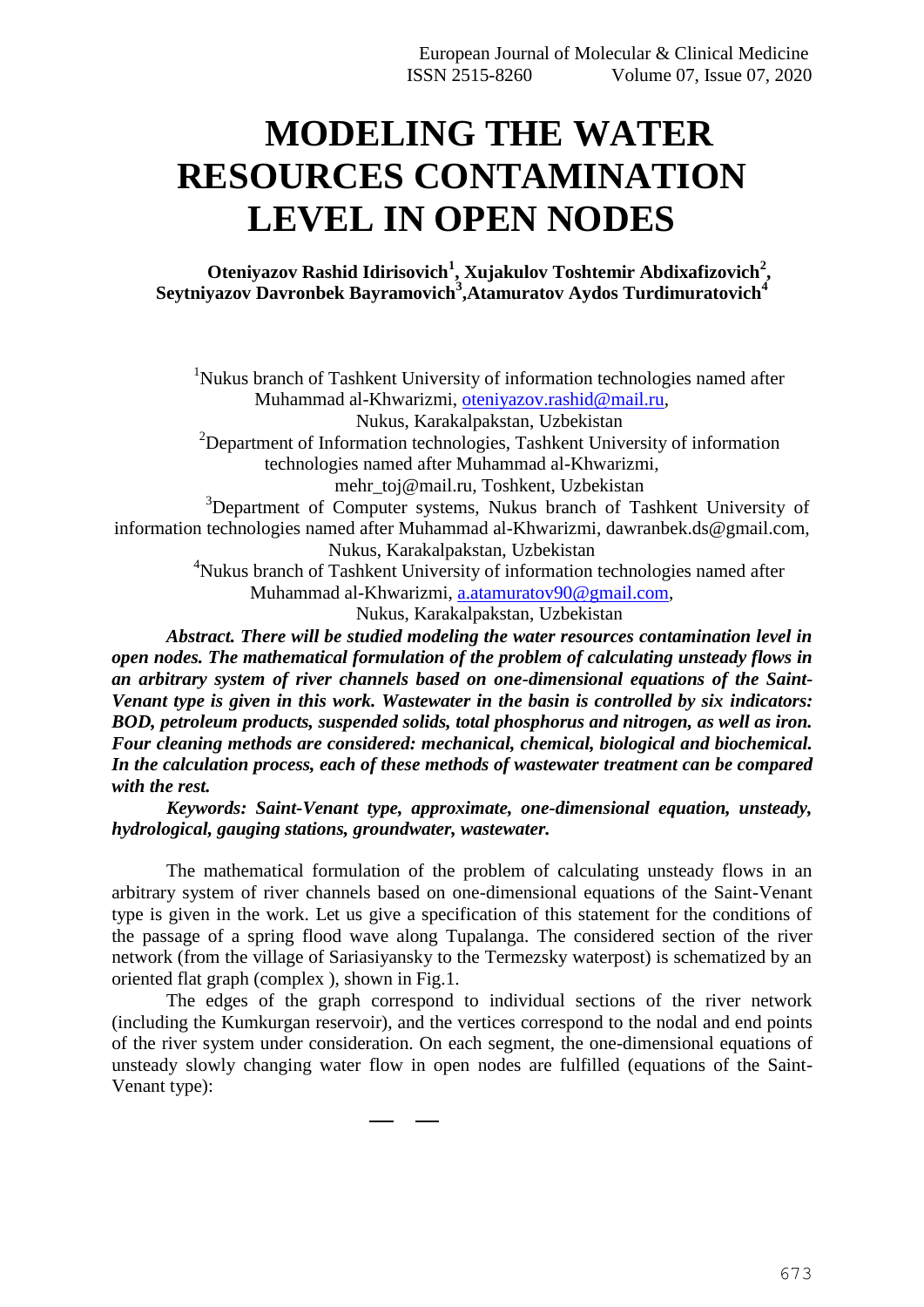European Journal of Molecular & Clinical Medicine ISSN 2515-8260 Volume 07, Issue 07, 2020



As functions characterizing the flow of water, the flow rate is selected hereand the ordinate of the free surface of water measured vertically from the horizontal axis .



Fig. 1. Scheme of the considered Tupalang site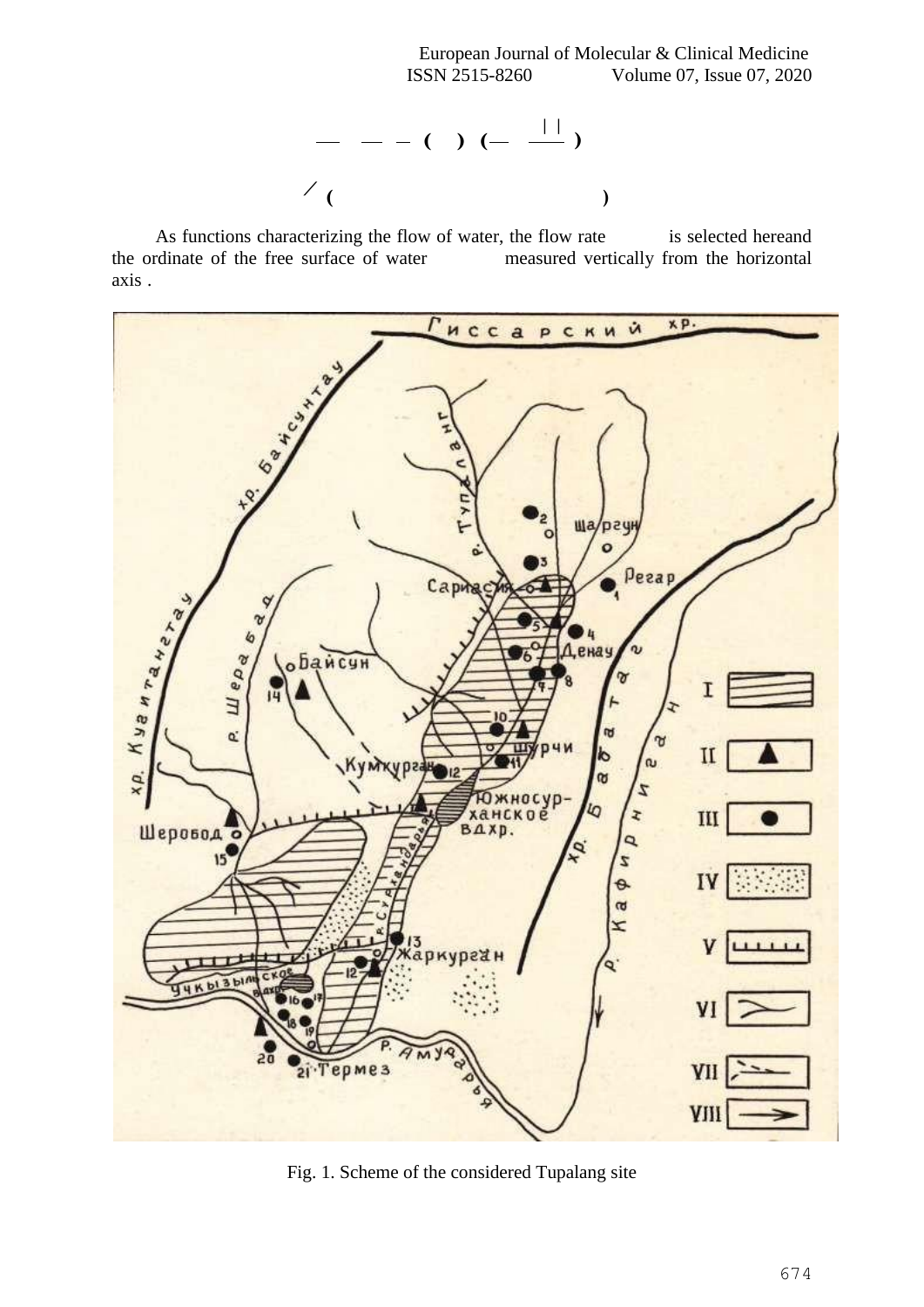European Journal of Molecular & Clinical Medicine ISSN 2515-8260 Volume 07, Issue 07, 2020

Independent variables are the longitudinal coordinate , directed along the corresponding segment from the vertex with the smaller to the vertex with the greater number, and the time t. The channel is defined by the ordinate of the bottom and the width of the cross section b at a distance (vertical) from the bottom of the channel. Then the depth of the flow is , the cross-sectional area of the

flow is the width of the free surface of the flow  $-$ , the average cross section

∫

flow rate - . Other designations: is the flow path per unit length of the channel, for example, due to distributed surface runoff and return water , or due to filtration, evaporation, and small water consumers along the channel length ; is the acceleration of gravity; is the azimuth of the considered section of the channel; is the magnitude and azimuth of the wind (usually given by piecewise constant functions and );



where is the density of air; is the density of water.

As boundary conditions at each vertex of complex , the relations of three types (in this case, the values related to the -the segment are indicated by the lower index m, and those related to the -the vertex by the upper index , for example, under should be understood as the flow rate at the endpoint of the -the segment adjacent to -the peak).

а). Expense balance:

∑

where is the set of numbers of segments adjacent to the pth vertex, – for the left end and 1 for the right end of the segment, is the free surface area of the concentrated capacitance at the -the vertex, depending on marks of the free surface at this vertex, if there is one at the vertex, otherwise is the influx from the outside to the pth vertex.

b). the relationship between the parameters at the top:

For example, unflawed outflow from a vertex capacity or a given inflow into a river network through a given vertex .

v). Adjacency Conditions:

 $($  ) )

For example a simple approach or automatic shutter that maintains a level in a given initial given initial given (in reclamation systems)

(at ) conditions:

## $($  )  $($   $)$

This completes the mathematical formulation of the problem.

The considered section of the river network does not contain looped sections and is schematized by a graph of the "tree" type, allowing the numbering of vertices and segments (Fig. 3), simplifying the numerical implementation of the problem.

In our case, in the input sections of the system (peaks 1, 2, 4, 6, 9, 13, 21, corresponding the gauging stations Uzun, Sariosiyo, Denau, Shurchi, Kumkurgan,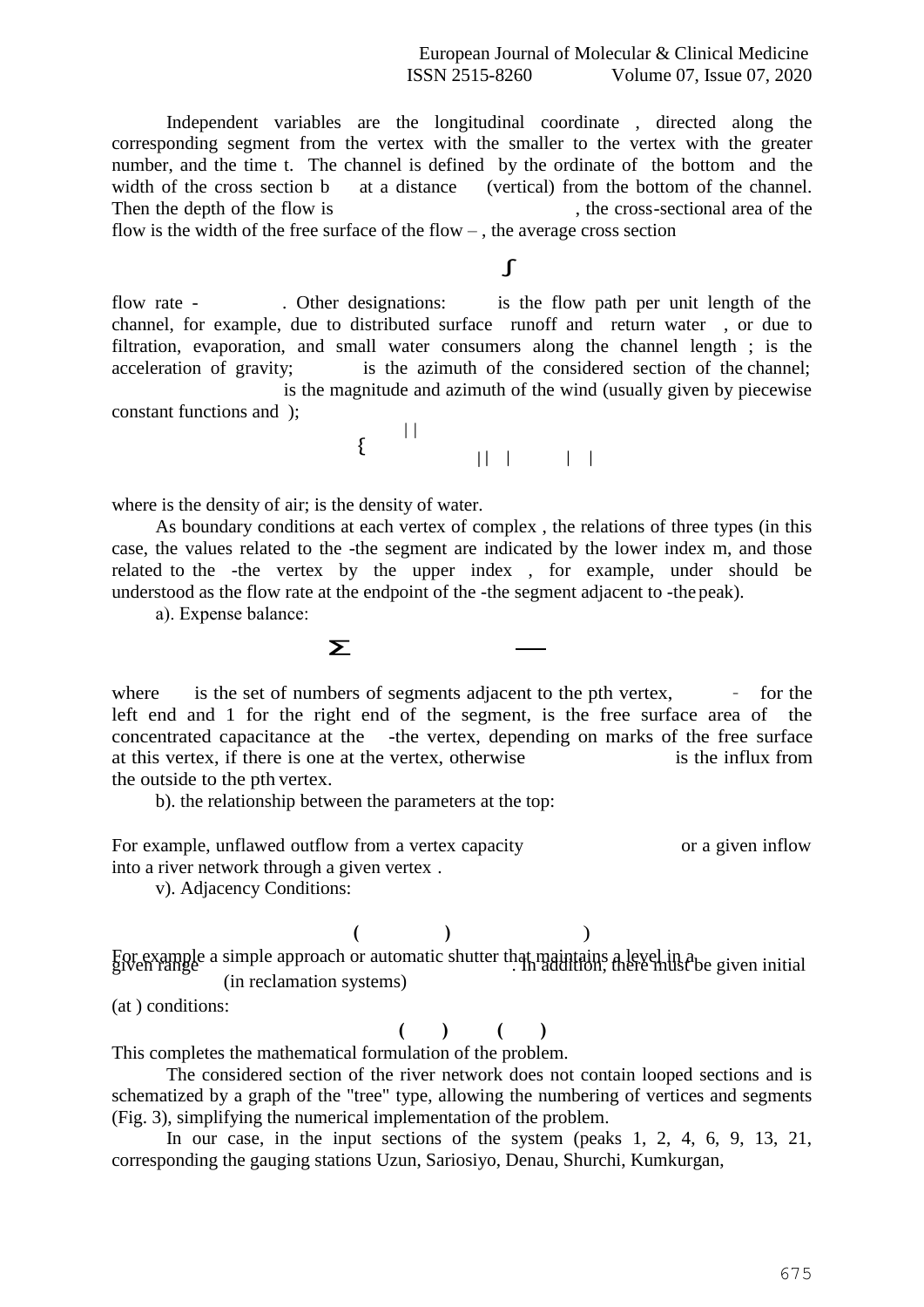Zharkurgan, Termez), the flow values (observed or predicted) are set– relations (2) of the form , at other vertices the relations and simple adjacency conditions (except approaches to vertices 19 and 21) ( ). But the exit section (Tupalang water post), the reflector less condition (free flow condition) is set as the adjacency condition or the connection curve is used (21) Conditions are set in

the upper and lower pools of the Tupalang hydroelectric complex (approaches to peak 25). If the spillway works, then the flow rate is added to through this dam. It is possible to simplify somewhat the schematization of the river system under consideration by transferring the costs of the input gauging stations (peaks 4, 6, 9, 13, 21) to the mouths of the corresponding tributaries (peaks 5, 8, 11, 14) with correction factors that take into account the parts of the catchment area that are not illuminated by hydrological observations between by these gauging stations and the mouths of the corresponding tributaries.

Channel morphometric is set using a digital elevation model (DEM) or using pilot maps.

 concentrated inflow to the corresponding peak. Levels and expenses at intermediate points Accounting for the storage capacity of the Surkhoi Gulf is as follows: at the confluence of the river. Sariosiyo is not taken as a lateral tributary of the Tupalang gauging station , and the value where ) – the bathymetric characterization of Surkhon Bay (the dependence of its area on the level mark), and is the reservoir level mark in this place, which is equivalent to conditions (1.) and (2) with (for example, Denau and Kumkurgan) can be used to adjust calculations.

In the floodplain area above the reservoir, other models can be applied that describe in more detail the behavior of the water on the floodplain, for example, planned models or the floodplain as a set of side tanks hydraulically connected to the main channel.

To form a short-term (operational) forecast of the process of passage of a spring flood wave, the following algorithm is proposed. As the value of the costs in the entry sections, the currently observed (or recalculated from the observed levels) values of the costs in the sections of the above gauging stations, continued by series of observations for the yearanalogue, are taken.

After receiving new information on expenses from Uzhydromet services, these values are adjusted (part of the continued consumption values are replaced by those observed at this point in time) and the process is recalculated. As a result of such a daily adjustment of the calculations for the output target, a reliable forecast is obtained of the change in the process parameters until the wave reaches the nearest gauging station. Actually, the running time is significantly more than a day, which allows you to get a continuous reliable picture of the process in the site of the hydroelectric station and use it to make management decisions on the purpose of the release mode through the hydroelectric station target.

When developing a strategy for the rational use of water reserves of the Tupalang reservoir in winter, the key is to ensure uninterrupted water supply to meet the utility and production needs of Sariosiyo in the conditions of its spring deficit, which takes place mainly due to the small useful volume of the reservoir.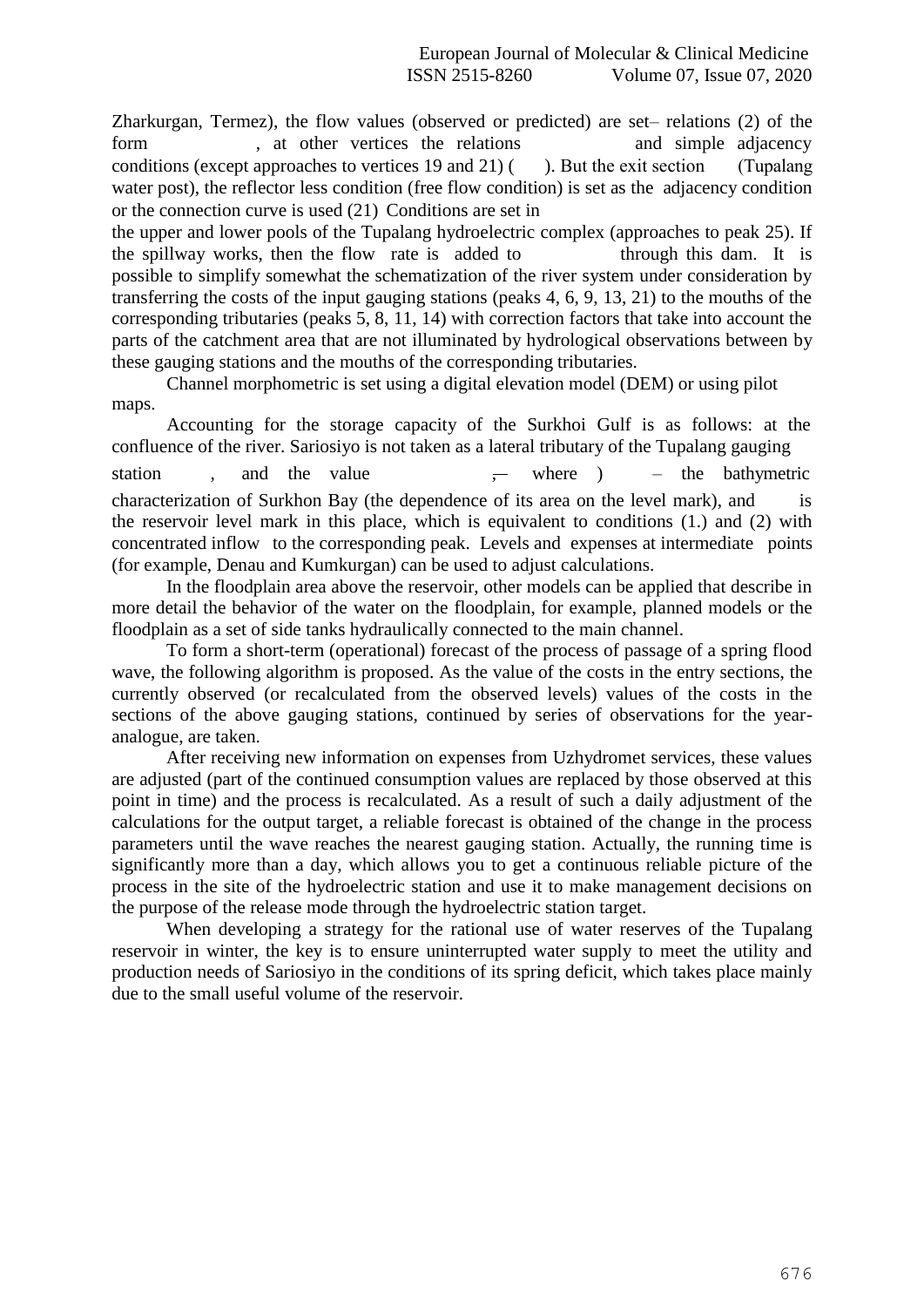



In addition, the aggravation of the water management situation in the downstream of the hydroelectric complex is a result of the deformation of the Tupalang bed, which arose by the end of the 1990s. On a stretch of river, several tens of kilometers long.

It was established by approximate analytical calculations and then confirmed by calculations according to the above model that, in the presence of ice cover, the dependence of the water level in the NFS-5 section on the flow rate supplied through the HPP target is not always monotonous, as is the case in open water. At some values of the weather conditions, the water level at the intake increases with an increase in the flow rate, starting from a certain flow rate value, and then increases again (Fig.3). This situation is explained by the variable influence of the moving ice cover (with a change in the discharge rate) on the overall roughness of the channel. To determine the amount of wormwood, a simplified analytical calculation formula is obtained:

confirmed by calculations on one-dimensional and planned hydrothermal models. Here is the area of wormwood; - specific heat flux due to weather conditions through the free surface of the water; in and – flow rate and temperature of the water dam discharged through the target, - water density; - its specific heat. Note that the influence of the entire set of standardly measured meteorological parameters with a rather high degree of accuracy reduces to a single parameter , which is the reciprocal of the specific heat flux through the free surface of the water at zero water temperature (more precisely, at a temperature of , which changes the value ).

The following algorithm is proposed for obtaining a winter flow rate that guarantees a given water level. Based on the calculations under the Hydroledothermic-1DH program, the values of the level in the NFS-5 site and the area of the wormwood are determined depending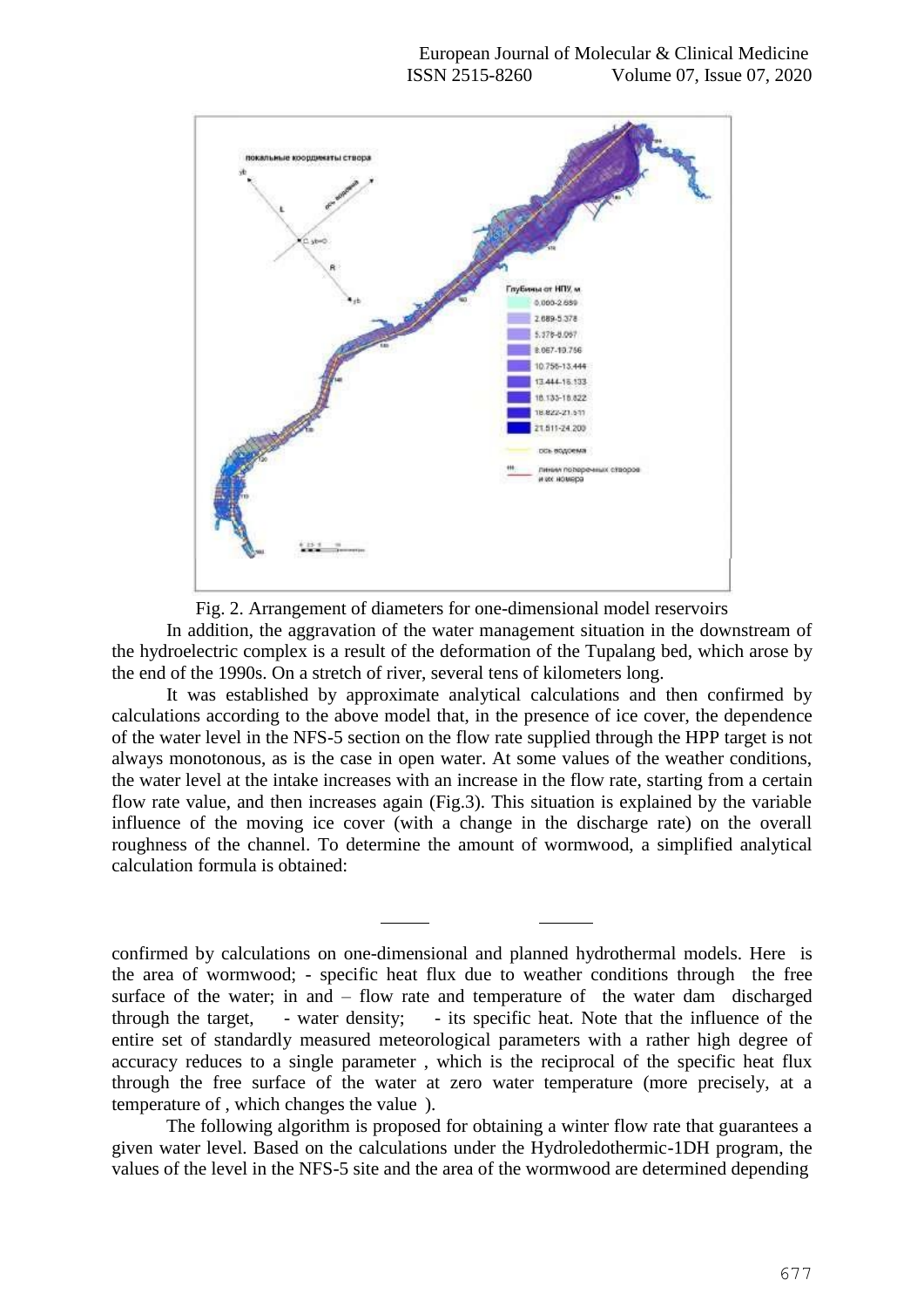on the supplied water flow and the length of the wormwood :

 , Where is the water level in the range NFS-5. In principle, this can be done with any other program that implements a hydraulic calculation of the stationary flow in a real channel, characterized by a given DEM and roughness.

Eliminating the parameter from relations (2) and (3), we find the dependence as a solution to the nonlinear equation:

Followed by building the dependency .

Now, solving the equation for , we have:

(5)

Where – that critical point below which the water level at the NFS-5 water intake should not fall. Next, we find the desired value of the flow rate, providing this mark. At the same time, due to the possible non-monotonicity of the dependence of the water level on the NFS-5 on the flow rate discharged through the HPP target (Fig. 3), the function graph

, which is an approximate representation of this dependence based on relation (4) may also turn out to be non-monotonic.



Fig. 3. The relationship of levels and costs in the alignment of the NFS-5 at different specific heat transfer of the free surface of the water:

– – – – – .

This will lead to the fact that the solution to equation (5) will not be unique. In this case, the largest root value is selected, because after the rightmost intersection point with the line

dependence becomes monotonously increasing. Therefore, the flow rate corresponding to this point will be the value of the flow rate in the dam section, guaranteeing a situation in which the condition ensures the fulfillment of the condition in the range  $NFS-5$ .

Thus, based on the proposed algorithm, it is possible to determine the minimum flow rate to , at which the downstream level with the available set of weather data will correspond to water management requirements.

Now, based on a long-term forecast of weather conditions (or on average statistical values of these parameters), we can construct the dependence , usually piecewise constant with a monthly or decade resolution, for the entire winter period and according to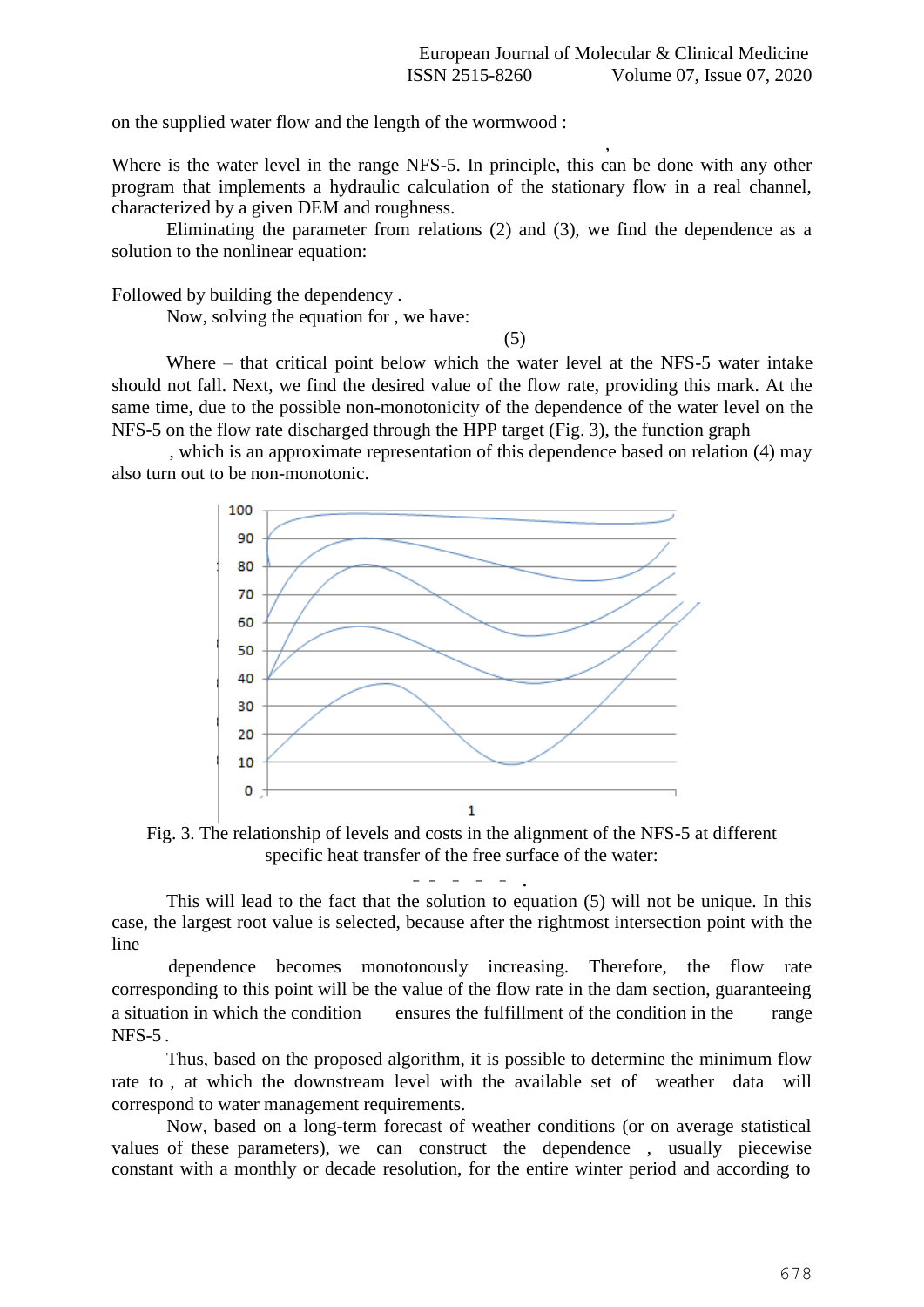the above procedure with the same resolution - the dependence .

Then, the person making the decision to control the operating mode of the Tupalang hydroelectric complex and having a forecast of inflow to the reservoir can determine the amount

of water in the reservoir at any time using the formula:

## ∫

where is the reserve (volume) of water in the reservoir at time .



### Fig. 4. Addiction of

It can get the value of the volume of water in the reservoir at any time *t*, if its value is known – is the initial filling of the reservoir, i.e. the water supply at time (the initial moment of the reservoir's run off or the next time when the available measurements allow this volume to be established) and  $-$  is the selected mode of releases through the dam target. It must be assumed that a decision will be made that , and how much more will depend on the forecast.

The quality of river water is determined by the interaction of simultaneously occurring processes of pollution, dilution and self-purification of water. On this issue depends on various factors, as appropriate costs (rivers, side tributaries, low-level and other polluted water).

When assessing the sources of pollution, it is assumed that the input of polluting pollutants into the river with groundwater and wastewater is static in nature and occurs equally throughout the year. From the catchment areas of polluted water lichens with melt and rainwater enter the water bodies. Subsequently, superfluous point-controlled sources of pollution were considered. A simplified model of pollution dynamics allows the detection of polluted water concentrations in text fields for which some hydrological and hydroxymical observations are known. The model correlates the emission of polluted watering each of the gates and their concentration in the point of taxation of observations and has the form:

Ϊ where is the transformation coefficient of pollutants in the stream.

The processes of absorption and reduction of oxygen in the river flow as a first approximation were described as early as the beginning of the 20th century. Their model is based on the assumptions that the rate of decomposition of organic pollutants is proportional to its concentration, and the rate of recovery of dissolved oxygen is proportional to its deficiency. The concentration of organic pollutants is measured in oxygen units and is called